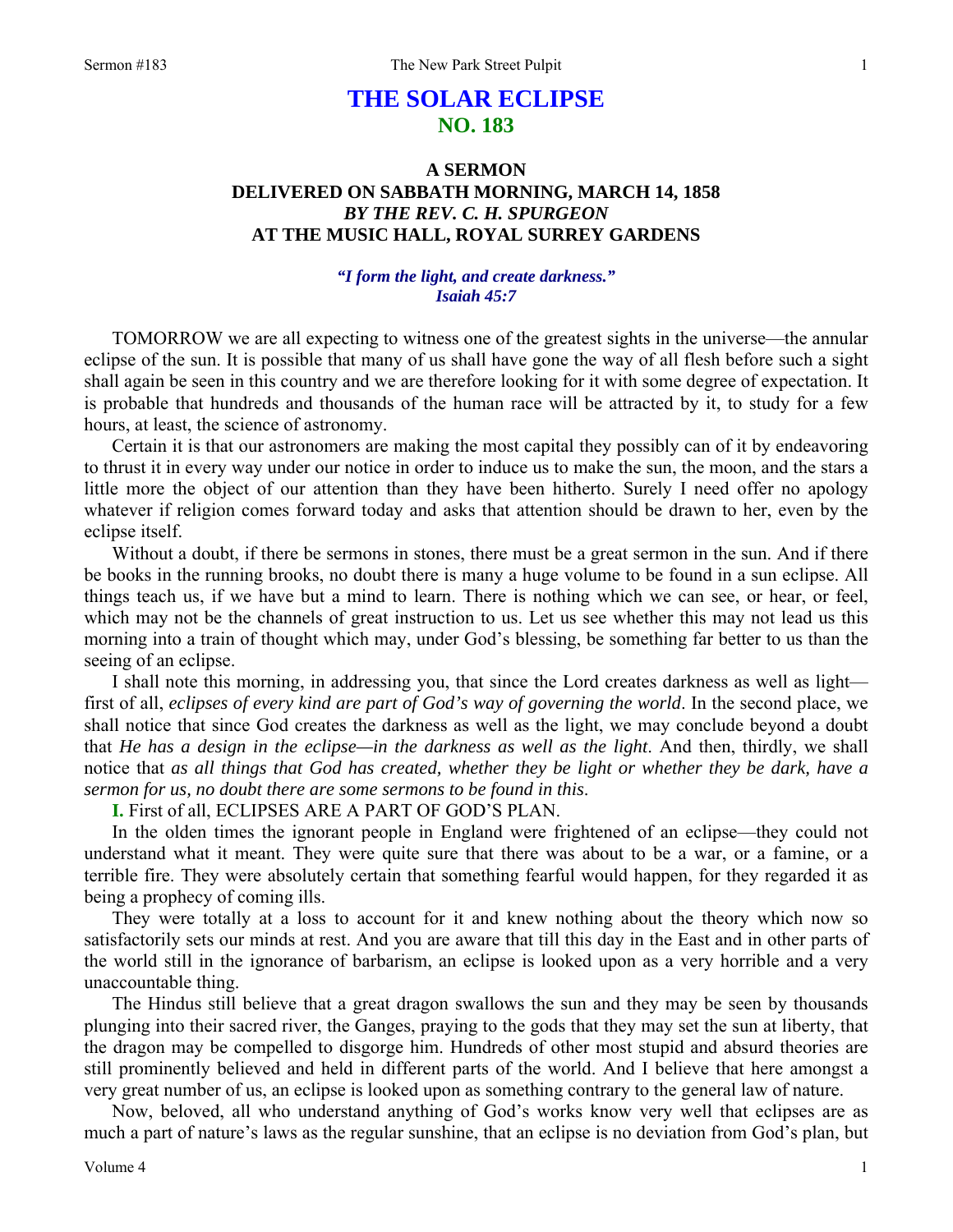is a necessary consequence of the natural motion of the moon and the earth around the sun and each other, that there should at some stated periods be eclipses. And when we see the eclipse tomorrow, we shall not look upon it as a miracle or anything out of the ordinary course of God's providence, but we shall say it was a necessity involved in the very plan whereby God governs the earth.

And now, beloved, I have only said these things to draw your attention to other eclipses. There are certain eclipses which happen in God's providence as well as in God's grace. As in nature an eclipse is part of God's plan, and is in fact involved in it, so we believe that in providence the eclipse shall sometimes overshadow the earth. I mean, the adversities, the wars, the famines, which sometimes fall on the human race are but a part of God's divine plan of governing the earth and have some beneficial object in their falling upon us.

First, let me invite your attention to *providence at large*. How many times have we seen providence itself eclipsed with regard to the whole race? Behold, the Lord creates the world and placed man upon it. "Increase and multiply" is His law. Man multiplies, fills the earth, and replenishes it. The whole earth is populated, and its valleys and hills rejoice with the voice of song.

On a sudden comes an eclipse. God sends a flood of rain—He draws the plugs of the great fountains of the mighty deep and lets the water burst up upon the earth. He bids His rain descend, not in showers, but in whole cataracts at once, and the earth becomes a void waste covered with water, and afterwards a dreary swamp covered with mud, the whole human race, with the solitary exception of eight persons, having been swept away.

This is what I mean by a providential eclipse. After that God again allows man to multiply and the earth to be replenished. Year after year the earth laughs with harvests and the fields are made glad with God's bounties. For seven years following each other there is such an abundance of plenty on the earth that men know not how to gather up by handfuls the stores which God has cast.

These seven years are passed and lo! there comes an eclipse of God's bounty. There is no calf in the stall, the olive fails, and the fields yield no meat. All the land goes to Egypt to buy corn, for only in Egypt is there corn to be found. There is a great eclipse of God's bounty which happens to the world.

But I need not stop to particularize the thousand instances that have happened in history. Nations have grown strong and mighty. Then there has come an eclipse of their glories and all that has been builded has crumbled to the earth. Vast empires have been builded, and they have become great, and beneath their sway some of their people have become happy. Some savage conqueror from the north descends with his barbarous hordes, and sweep away every vestige of civilization, and the earth seems to have gone back hundreds of years. There has been a dark eclipse.

Or it may have happened differently. A city is prosperous and rich. In one unhappy night a fire seizes upon it, and like the stubble before the flame, the whole city is consumed and over the ashes of their houses the inhabitants sit down to weep and die. At another time a plague is upon the multitudes and the pits are filled with the dead. Nations die and perish, and whole hosts of men are carried to their graves.

Now, all these great eclipses of God's favor, these darkenings of the heavens, these sudden glooms that fall upon the human race, are parts of God's plan of providence. Beloved, believe me, it is God's providence when His paths drop fatness and when the valleys rejoice on every side. It is a part of His plan when the fields are covered with corn and when there is grass for the cattle. But it is equally as much a part of the plan of His providence to reduce the earth to famine, and bring the human race to misery at certain stated seasons, when He sees that an eclipse is absolutely necessary for their good.

It is just the same with you in *your own private concerns*. There is a God of providence to you. Lo, these many years has He fed you and has never denied you the supply of your wants. Bread has been given to you and your water has been sure. Your children have been about. You have washed your feet with butter, you have rejoiced. You have stood fast in the ways of God and in the ways of happiness. You have been able to say, "Our ways are ways of pleasantness, and all our paths are peace."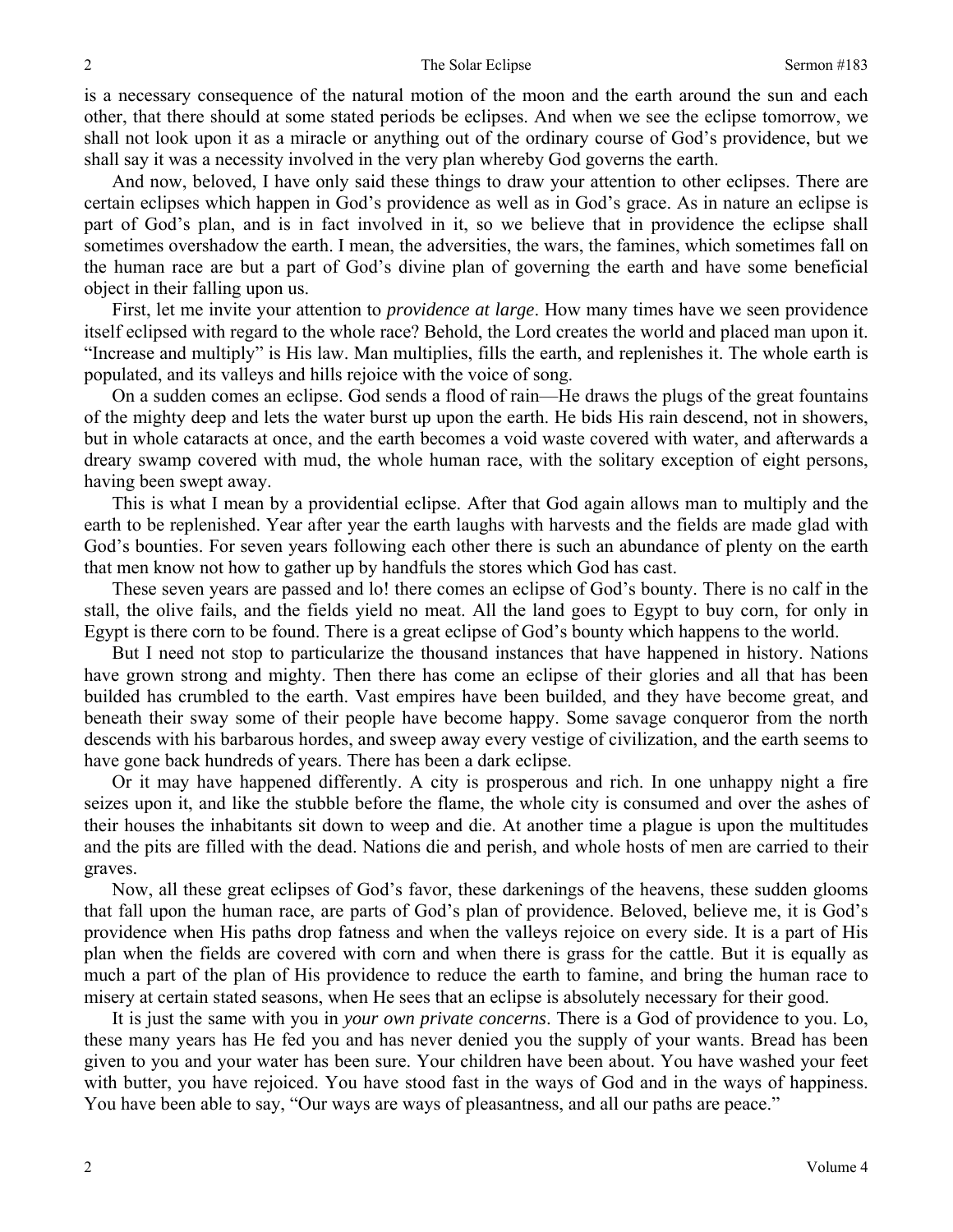You have not been, of all men, the most miserable, but in some respects connected with your life, and blessed by God's providence, you have been the happiest amongst the human race. And now, a dark cloud has fallen upon you. The sunlight of God's providence has set while it was yet noon. When you were rejoicing in the brightness of your light, on a sudden a midday-midnight has fallen upon you, to your horror and dismay.

You are made to say, "Whence does all this evil come upon me? Is this also sent of God?" Most assuredly it is. Your penury, your sickness, your bereavement, your contempt—all these things are as much ordained for you and settled in the path of providence as your wealth, your comfort, and your joy. Think not that God has changed.

It involves no change of the sun when an eclipse overshadows it. The sun has not moved from its predestined spot. There stands it, fixed and secure, or if it be true that it moves, still it moves with such regularity, that to us it seems still.

Beloved, so it is with God. It may be that His purposes are moving onward to some great and distant goal, which yet we cannot see, circling around Himself in some greater circle than human knowledge yet can guess. But this is certain, that so far as we are concerned, God is the same, and of His years there is no end—and from His fixed and settled path He has not swerved.

His glory is undimmed even when eye cannot see it. His love is just as bright even when the shinings of it are concealed. He has not moved to the right hand nor to the left. With the Father of lights there is no variableness, neither the shadow of turning. He abides fast and fixed, though all things pass away. Let me confide then in Him. Eclipses in providence, like eclipses in nature, are but a part of His own grand plan and He is necessarily involved in it.

I suppose that it is impossible that the earth should revolve around the sun, and that the moon should spin continually around the earth, in the same plane of their orbit, without there being eclipses. Since God has made the ellipse, or the circle, the great rule of nature, it is impossible but that eclipses should occur.

Now, did you ever notice that in providence the circle is God's rule still? The earth is here today. It will be in the same place this day next year—it will go round the circle. It gets no further. It is just so in providence. God began the circle of His providence in Eden. That is where He will end it. There was a paradise on earth, when God began His providential dealings with mankind. There will be a paradise at the end.

It is the same with your providence. Naked came you forth from your mother's womb and naked must you return to the earth. It is a circle. Where God has begun, there will He end. And as God has taken the rule of the circle in providence, as well as in nature, eclipses must be sure to occur. Moving in the predestined orbit of divine wisdom, the eclipse is absolutely and imperatively necessary in God's plan of government. Troubles must come. Afflictions must befall—it must needs be that for a season you should be in heaviness through manifold temptations.

But I have said, that *eclipses must also occur in grace* and it is so. God's rule in grace is still the circle. Man was originally pure and holy—that is what God's grace will make him at last. He was pure when he was made by God in the garden. That is what God shall make him when He comes to fashion him like unto His own glorious image and present him complete in heaven.

We begin our piety by denying the world, by being full of love of God. We often decline in grace and God will bring us back to the state in which we were when we first began, so that we shall rejoice in none but Christ and give our hearts to Him as we did at first. Hence, there must be an eclipse in grace, because even there the circle seems to be the rule of God's gracious government.

Now beloved, you are in the eclipse, some of you today. I hear you crying, "Oh that it were with me as in months past, when the candle of the Lord shone round about me! I looked for light, but lo, darkness came—for peace, but behold, trouble. I said in my soul, my mountain stands firm, I shall never be moved. Lord, You did hide Your face and I am troubled. I sink in deep mire where there is no standing. All your waves and Your billows have gone over me.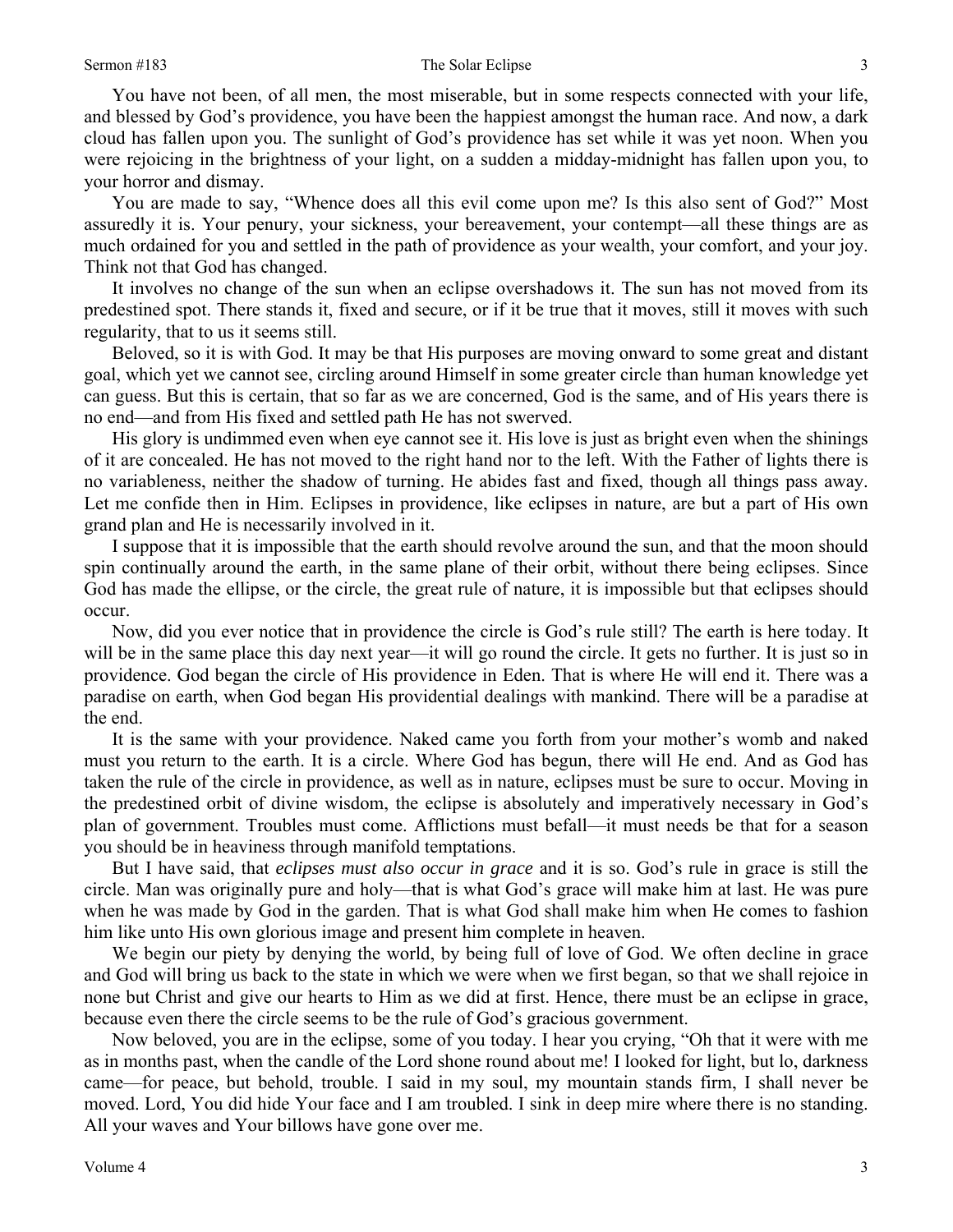"It was but yesterday that I could read my title clear—today my evidences are bedimmed and my hopes clouded. Yesterday I could climb to Pisgah's top and view the landscape o'er and count the fields that were flowing with milk and honey, and rejoice with confidence in my future inheritance. Today my spirit sees no heaven, it has no hopes, but many fears—no joys, but much distress."

And you are apt to say, dear friends, "Is this a part of God's plan with me? Can this be the way in which God would bring me to heaven?" Yes, it is even so. The eclipse of your faith, the darkness of your minds, the fainting of your hopes—all these things are but the parts of God's plan for making you ripe for the great inheritance into which you shall soon enter.

These trials are but waves that wash you onto the rocks. They are but winds that waft your ship the more swiftly towards the desired haven. As David says in the Psalm, so might I say to you, "So he bringeth them to their desired haven." By honor and dishonor, by evil report and by good report, by plenty and by poverty, by joy and by distress, by persecution and by comforts—by all these things is the life of your soul, and by each of these are you helped to hold on your way, and to be brought at last to the great goal and haven of your hopes.

Oh! think not, Christian, that your sorrows are out of God's plan. They are necessary parts of it. And inasmuch as He will bring many heirs of God unto glory, it is necessary that through much tribulation He should bring them thither.

I have thus tried to bring out the first truth, that the eclipse is a part of God's government, and that our temporal afflictions, and our own sorrows of heart, are but a part of that grand scheme. Permit me to trespass on your patience one more minute, when I notice that in God's great plan of grace to the world, it is just the same.

Sometimes we see a mighty reformation worked in the church. God raises up men who lead the van of the armies of JEHOVAH. See! error flies before them like shadows before the sunlight. Behold! the strongest towers of the enemy are tottering to their fall. The shout of a King is heard in the midst and the saints of the Lord take courage that their great and final victory at last is come.

A few more years and those Reformers are dead and their mantle has not fallen upon any. After great mountains come deep valleys. The sons of great men are often small and driveling—so there comes a poor lukewarm church. After the Philadelphian state of love, there comes the Laodicean state of lukewarmness.

The church sinks! and in proportion as she sinks the enemy advances. Victory! Victory! Victory! shout the hosts of hell! And pushing on their course, they drive back the Lord's host, and the world trembles as in the balances, for victory seems to be on the side of the enemy. Again there comes another time of refreshing, another Pentecost—some other leader is raised up of God. Another mighty judge is brought into Israel to drive out the Hittites and the Amorites that have invaded God's Canaan.

Once more the world rejoices and the creature that has toiled so long hopes to be delivered from its bondage—alas! it sinks again. The rising has its ebb, the summer has its winter, and the joyous time has its season of despondency to follow it. But beloved, all this is a part of God's plan.

Do you see how God governs the ocean? When He means to produce a flood tide, He does not make the water come marching straight up upon the shore, but as you stand there you are absolutely certain that the sand will be covered, and that the flood will dash against the cliff at the foot of which you are standing.

But you see a wave come marching up, and then it returns again, and then another wave, then it dies and rolls back, and another follows it. Now, it is even so in the church of God. The day must be when the knowledge of the Lord shall cover the earth as the waters cover the sea. But this must be accomplished by different waves, by upgrowing and decrease, by multiplying and by division.

It must be by triumph and by victory, by conquest and by defeat, that at last God's great purpose shall ripen and the world shall become the kingdom of our Lord and of His Christ. Think not then that eclipses of our holy religion, or the failure of great men in the midst of us, or the decline of piety is at all apart from God's plan. It is involved in it and as God's great purpose moving in the circle to bring forth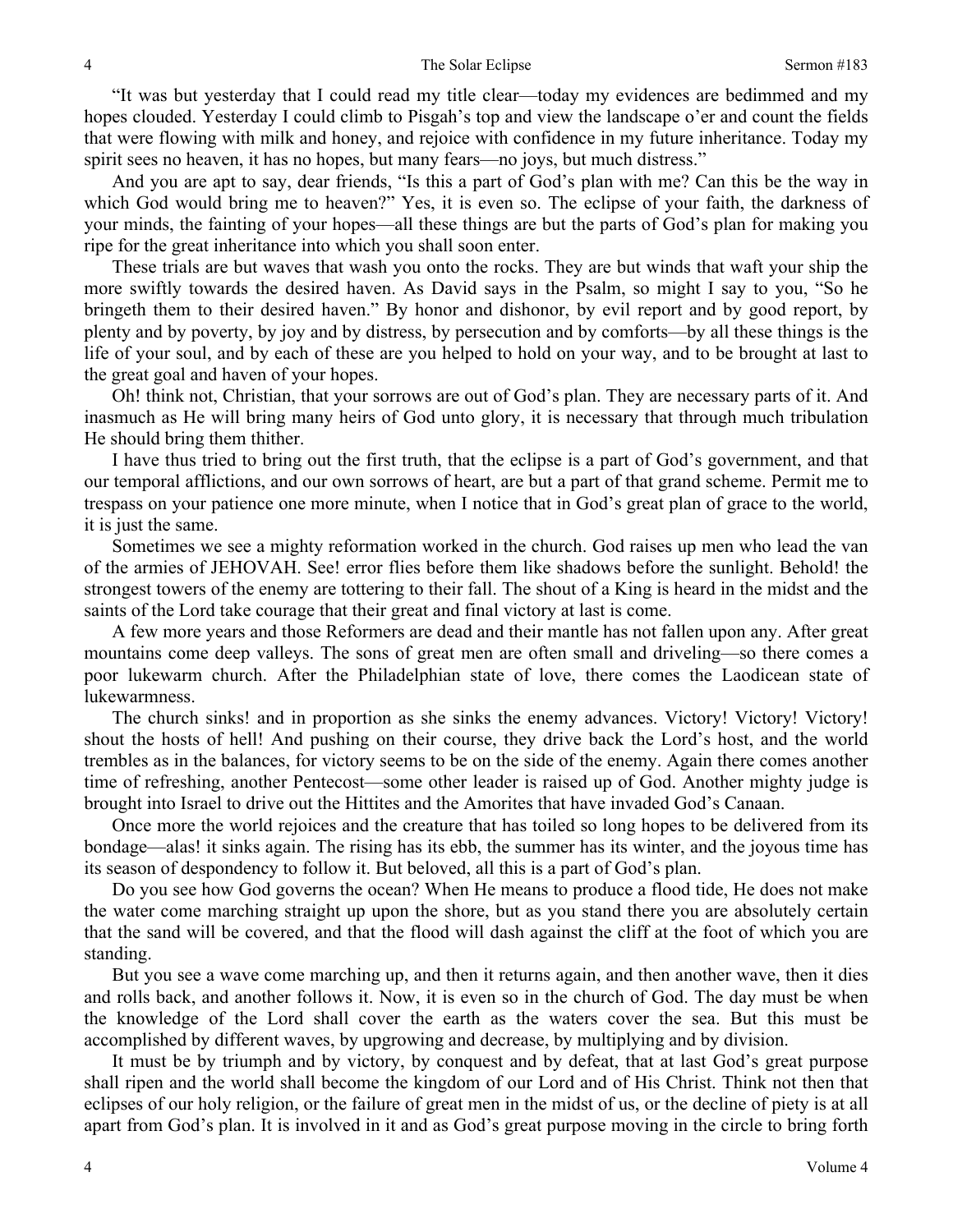#### Sermon #183 The Solar Eclipse

another gracious purpose on earth must be accomplished, so beloved, an eclipse must necessarily follow, being involved in God's very way of governing the world in His grace.

**II.** But secondly, EVERYTHING THAT GOD DOES HAS A DESIGN.

When God creates light He has a reason for it and when He creates darkness He has a reason for it too. God does not always tell us His reason. He always has one. We call Him a Sovereign God, because sometimes He acts from reasons which are beyond our knowledge. But He is never an unreasoning God. It is according to the counsel of His will that He works—not according to His will, but according to the counsel of His will, to show you that there is a reason, a wisdom, and counsel in everything that He does.

Now, I cannot tell you what is God's design in eclipsing the sun tomorrow. We can see many gracious purposes answered by it in our minds, but I do not know of what use it is to the world. It may be that if there never were an eclipse some great change might happen in the atmosphere, something beyond the reach of all philosophical knowledge at present, but which may yet be discovered.

It may be that the eclipse, like the tornado and the hurricane, has its virtue in operating upon this lower world in some mysterious way that we know not. However, we are not left in any darkness about other kind of eclipses. We are quite certain that providential eclipses, and gracious eclipses, have both of them their reasons.

When God sends a providential eclipse, He does not afflict willingly, nor grieve the children of men for nought. When pestilence stalks through the land and sweeps away its myriads, think not that God has done an unthoughtful-of act without any intention in it. When war, with its blood-red sword, sweeps the nations, and lays the mother bleeding with her child—imagine not that this comes in vain. God has some design in all these things, and permit me to tell you what I believe to be God's design when He sends troubles into the world and when He sends troubles upon us.

It is this—it is to draw our attention to Himself. "Well," said an old divine, "Nobody ever looks at the sun except when he is in an eclipse." You never thought about the sun yesterday. You will all of you be staring at it tomorrow. Pieces of smoked glass, telescopes, and all kinds of inventions down to a pail of water, will be used in order to look at the sun. Why don't you look at it when it is shining brightly? There is nothing interesting in that, because it is an ordinary object.

Now do you not notice that when everything goes well with the world they never think about God? People always get religious when they get into trouble. The churches were fuller in London when we had the cholera here than they had been for many a long day. There were more ministers went to see sick people in those times than had ever been known before.

People that never read their Bible, never prayed, never thought of going to God's house, were hurrying off to a place of worship, or reading their Bibles, or pretending at least to pray, though, afterwards, when it went away, they forgot all about it. Yet they did think a little of it when they were in trouble. "Surely in trouble they will seek the LORD; in the day of their distress they will seek me early."

Doubtless, we would entirely forget God if it were not for some of those eclipses which now and then happen. God would not have His name remembered on earth at all by the race of man if He did not make them recollect His name, when He scourged it into them with His rod. Famine, pestilence, the sword, the flood—all these must come upon us to be terrible remembrancers to make us think of the dread King who holds the thunders in His hand and keeps the lightnings in His power.

Doubtless, this is God's great design in His afflictive providences—to make us think of Him. But there is another design. Sometimes troublous times tend to prepare the world for something better afterwards. War is an awful thing. But I doubt not it purges the moral atmosphere, just as a hurricane sweeps away a pestilence. It is a fearful thing to hear of famine or to hear of plague. But each of these things has some effect upon the human race. An evil generally goes to make room for a greater good.

Men may bewail the fire of London, but it was the greatest blessing God could have sent to London. It burnt down a set of old houses that were placed so close together that it was impossible for them to be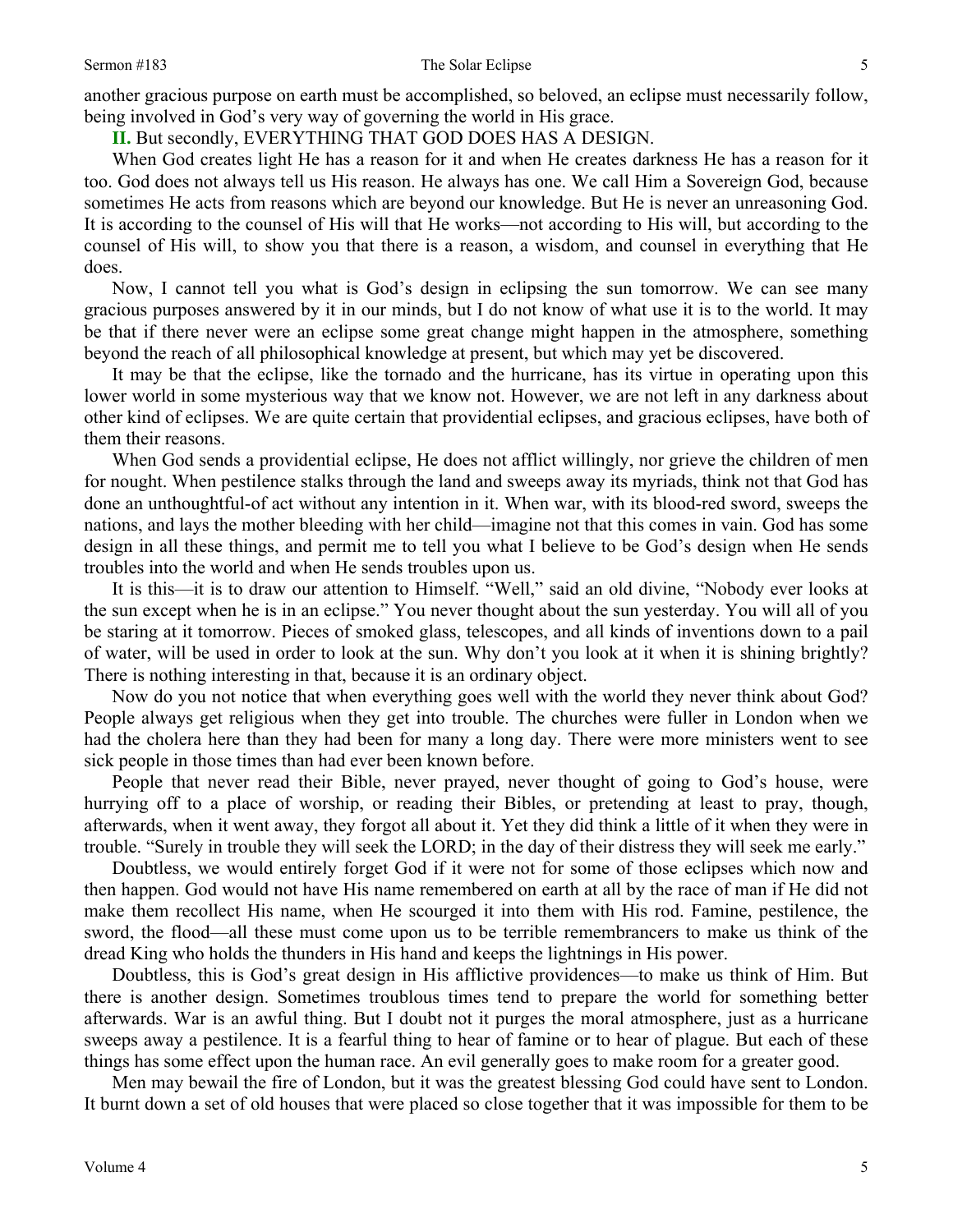without the plague. And when these old things had been burnt down, there was then room for a healthier action. And there has been less plague and less disease ever since.

Many of the troubles that come to the great wide world are meant to be like axes, to cut down some deadly upas tree and lay it level with the ground. That tree, when it stood, scattered greater evil, though it scattered it gradually, than the injury which God sent on a sudden, did inflict, though it was more apparent to the mind, having come all at once.

Ah, my hearer, God has sent you providential trouble. You are not His child—you do not fear His name nor love Him. You are saying, "Why has this trouble happened to me?" God has a gracious design in it. There are many men that are brought to Christ by trouble. Many a sinner has sought the Savior on his sick bed who never would have sought Him anywhere else.

Many a merchant whose trade has prospered, has lived without God. He has been glad to find the Savior when his house has tottered into bankruptcy. We have known many a person who could afford to despise God while the stream flowed smoothly on, but that same man has been compelled to bow his knee, and seek peace through the blood of Christ, when he has come into the whirlpool of distress, and the whirlwind of trouble has got hold upon him.

There is a story told that in olden times, Artaxerxes and another great king were engaged in a furious fight. In the middle of the battle a sudden eclipse happened, and such was the horror of all the warriors that they made peace there and then. Oh, if only an eclipse of trouble would induce some of you to ground arms and seek to be reconciled unto God!

Sinner, you are fighting against God, lifting the arm of your rebellion against Him. Happy shall you be if that trouble which is now fallen upon you should lead you to throw down the weapons of your rebellion, and fly to the arms of God and say, "Lord have mercy upon me a sinner." It will be the best thing that you have ever had. Your trouble will be far better to you than joys could have been, if your sorrows shall induce you to fly to Jesus who can make peace through the blood of His cross. May this be the happy result of your own troubles and sorrows.

But furthermore, *eclipses of grace have also their end and design*. The Christian asks why it is that God does not seem to favor him in his conscience as much as He did aforetime. "Why is it that I have not more faith? Why have the promises lost their sweetness? Why has the Word of God seemed to fail in its power in operating upon my soul? Why has God hidden His face from me?"

Christian, it is that you may begin to search yourself and say, "Show me wherefore thou contendest with me." God's people are afflicted in order that they may not go astray. "Before I was afflicted," said the psalmist, "I went astray, but now have I kept thy word." Leave a Christian alone and he becomes like a piece of iron covered with rust—he loses all his brightness. Take the file of affliction and once more the brightness becomes apparent.

Christians without trouble would be like oysters without the sickness. They would not have produced pearls. The pearl oyster would have no pearl unless some disease had fallen upon it. And were it not that trouble lights upon the Christian, he would live without producing the pearl of a holy and contented piety.

God's rods are improvers. When they are laid upon us they always mend us. God scarifies the Christian that He may cleanse him of his weeds. He ploughs him deep that He may turn up the subsoil to the air, that the influence of the divine Spirit may rest upon him. He puts us into the crucible and into the furnace that the heat may burn away our dross and may consume all our impurities.

He sends us into the deep waters that they may be like a sacred baptism to us, and may help in sanctifying us, by delivering us from our pride, our lust, our worldliness, and our conceit. Happy is the man who understands this—who knows that all things work together for good to them that love God, and believes that even an eclipse of God's countenance has its end and design in making him perfectly conformed to the image of Christ Jesus the Lord.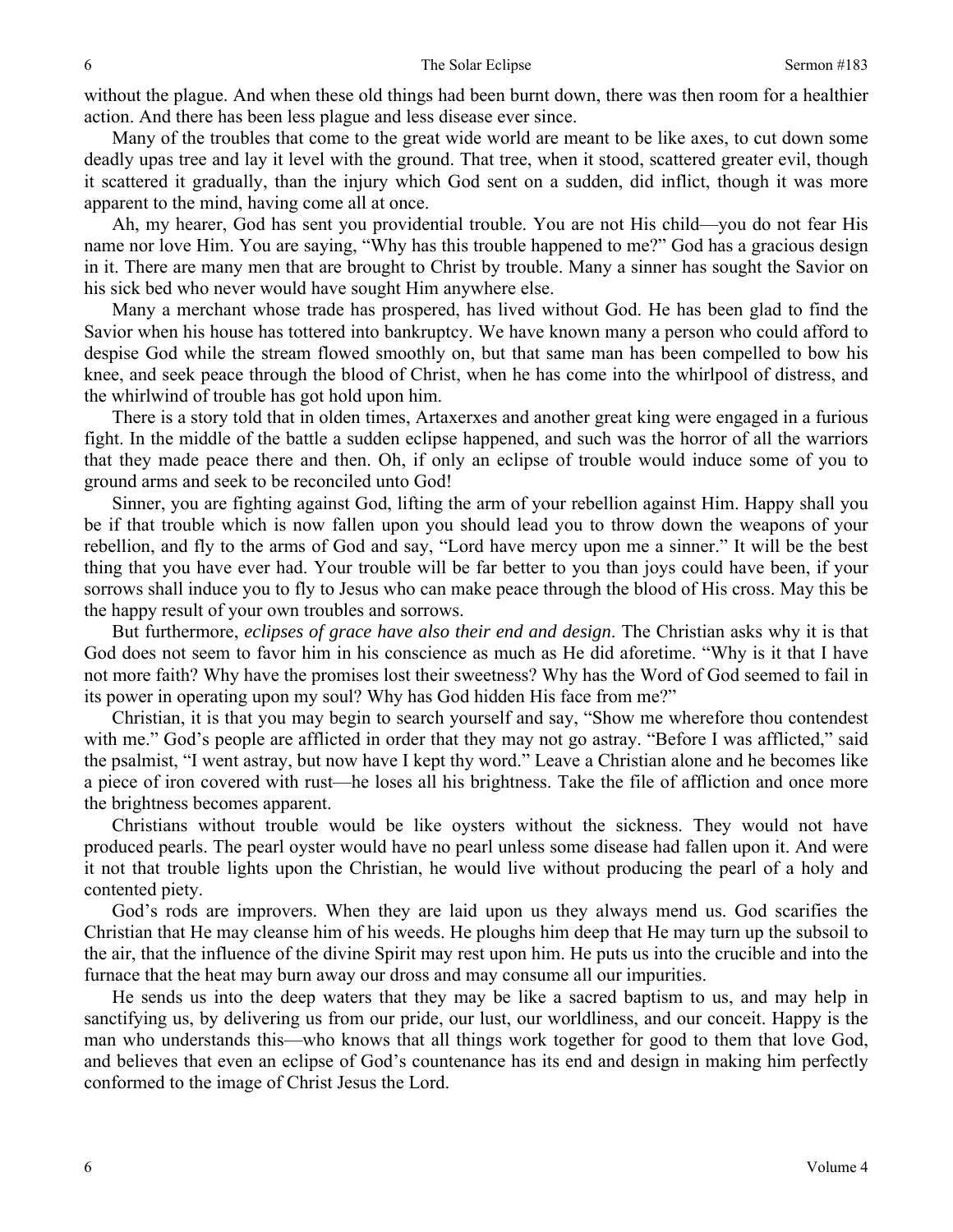**III.** And now, not to detain you longer, I have got a sermon or two more to preach to you from the eclipse. Tomorrow, Christians, if you will just remember what I am about to say, you will learn a useful lesson.

What is that which will hide the sun from us tomorrow? It is the ungrateful moon. She has borrowed all her light from the sun month after month. She would be a black blot if the sun did not shine upon her—and now see all the return she makes is, she goes impudently before his face and prevents his light from shining upon us.

Do you know anything at all like that in your own history? Have you not a great many comforts which you enjoy upon earth that are just like the moon? They borrow all their light from the sun. They would be no comforts to you unless God shone in them and they reflected back the light from His countenance.

What is your husband, your wife? What are your children, your friends, your house, your home? What are all these but moons that borrow their light from the sun? Oh how ungrateful it is when we let our comforts get before our God. No wonder that we get an eclipse when we put these things that God gave to be our comforts into God's own throne and make them our idols.

Oh! if our children take half of our hearts, if our friends take away our souls from Jesus, if like it was with Solomon, the wife leads the heart astray, if our goods, our house, our lands become the object of our life, if we set our affections upon them instead of setting them upon the things above, no wonder that there is an eclipse. Oh! ungrateful heart that allows these moons of comfort to hide the sun.

Old Master Brookes very prettily says, the husband gives his wife rings which she wears upon her finger as remembrances of his love. But suppose a wife should be so foolish as to love her jewels better than her husband? Suppose she should set her heart more upon his love-tokens than upon his person? Oh, what marvel if he should then take the rings and the jewels away that she might again love him.

It is even so with us—God loves His children and He gives us strong faith, and gives us joy and comfort, and then if we begin to set our hearts upon these more than upon Him, He will come and take them away, for He says, "I must have all your love. I gave you these to win your love, not to rob Me of it. And inasmuch as you do divert your heart unto them, instead of allowing your love to flow in one channel towards Me, I will stop up the channel of your comfort that your heart may cleave to Me and to Me alone."

Oh, for a heart that is like Anacreon's lyre, that would sing of love alone—that whatever subject you tried to bring to it, it would not resound with anything save love! Oh, that our hearts were like that towards God, so that when we tried to sing of comforts and of mercies, our hearts would only sing of God!

Oh, that every string were made so divine that it would never trill to any finger but the finger of the chief player upon my stringed instruments, the Lord Jesus Christ! Oh, that we had a heart like David's harp, that none but David could play—a soul that none but Jesus could make glad and cause to rejoice! Take care Christian, lest your comforts, like the moon, eclipse your sun. That is a sermon for you remember it and be wise from it.

And let the Christian recollect another sermon. Let him take his child out, and when he takes him outside the door, and he sees the sun begin to grow dark and all things fade away, and a strange color coming over the landscape, the child will begin to cry and say, "Father the sun is going out, he is dying. We shall never have any light again."

And as gradually the black moon creeps over the sun's broad surface and there remains only a solitary streak of light, the tears run down the child's eyes as he says, "The sun is nearly quenched. God has blown it out, it will never shine upon us again. We shall have to live in darkness," and he will begin to weep for sorrow of heart.

Now touch your child on the head and say, "No, my little boy, the sun has not gone out—it is only the moon passing across its face. It will shine bright enough presently." And your boy would soon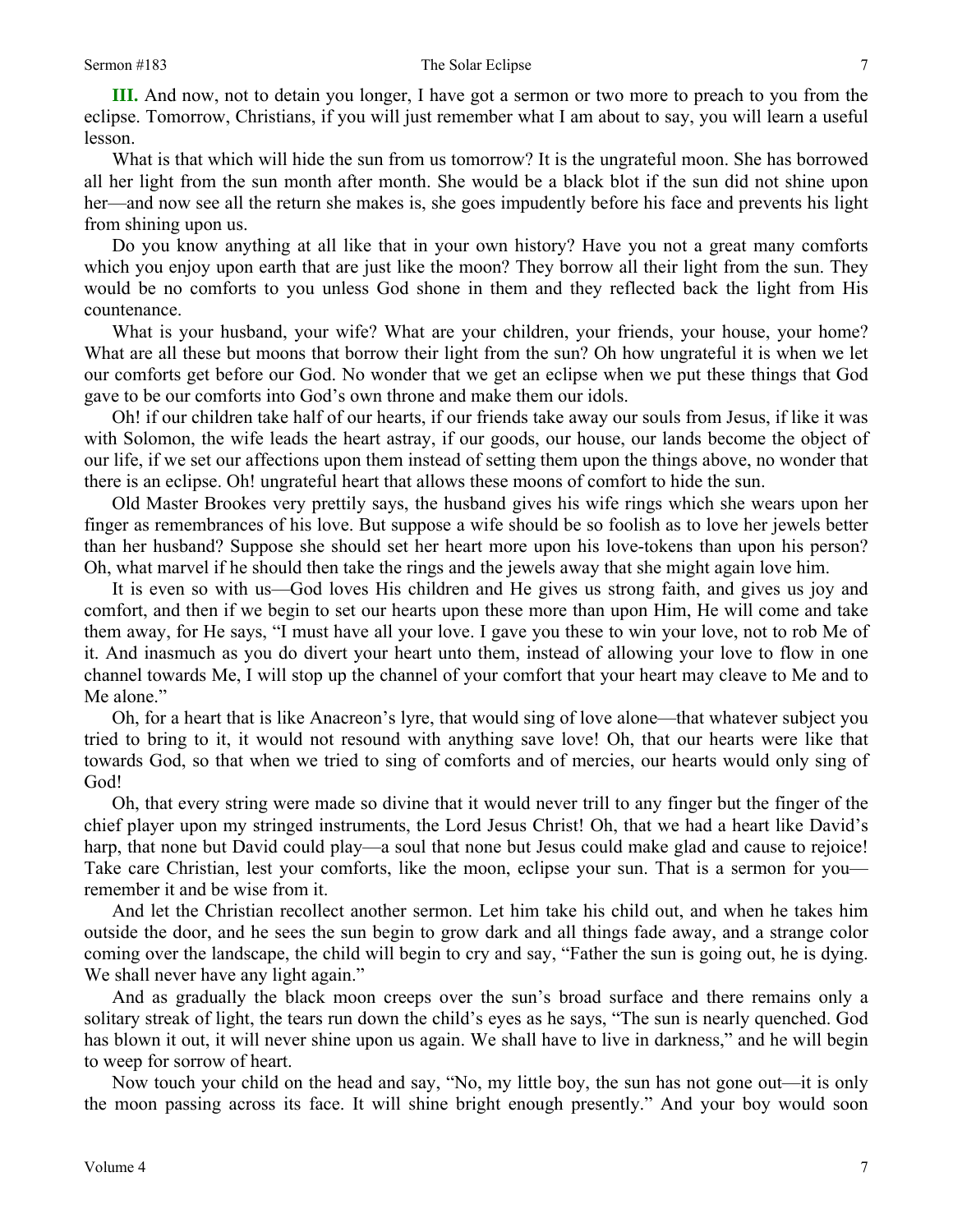believe you. And as he saw the light returning, he will feel thankful and will believe what you had said, that the sun was always the same.

Now, you will be like a child tomorrow. When you get into trouble you will be saying, "God has changed." Then let God's Word speak to you as unto children and let it say "No, He has not changed with Him is no variableness, neither shadow of a turning."

### *"My soul through many changes goes, His love no variation knows."*

And now, last of all, a total eclipse is one of the most terrific and grand sights that will ever be seen. We shall not see the eclipse here in all its majestic terror. But when the eclipse of the sun is total, it is sublime. Travelers have given us some records of their own experience. When the sun has been setting far away, the mountains seemed to be covered with darkness, except upon their summits, where there was just a streak of light, when all below was swathed in darkness.

The heavens grew darker and darker and darker, until at last it became as black as night, and here and there the stars might be seen shining, but beside them there was no light and nothing could be discerned.

I was thinking that if on a sudden the sun should set in ten-fold darkness and never should rise again, what a horrid world this would be! If tomorrow the sun should actually die out and never shine any more, what a fearful world this would be to live in! And then the thought strikes me—are there not some men and are there not some here, who will one day have a total eclipse of all their comforts? Thank God, whatever eclipse happens to a Christian, it is never a total eclipse—there is always a ring of comfort left. There is always a crescent of love and mercy to shine upon him.

But mark you, sinner, when you come to die, bright though your joys be now and fair your prospects, you will suffer a total eclipse. Soon shall your sun set and set in everlasting night. A few more months and your gaiety shall be over. Your dreams of pleasure shall be dissipated by the terrible wailing of the judgment-trump.

A few more months and this gay dance of revelry on earth shall all have passed away. And that passed away, remember, you have nothing to expect in the world to come but "a certain fearful looking for of judgment and fiery indignation."

Can you guess what the Savior meant when He said, "…outer darkness, where there is wailing and gnashing of teeth"? Can any tell except those eclipsed spirits who have been these many years writhing in the torments of eternal judgment—can any tell what is meant by that "outer darkness"!

It is darkness so thick, that hope, which lives anywhere, cannot dart even a feeble ray through its impenetrable gloom. It is darkness so black that you have no candle of your own fancy, no fair imagination to illuminate it. A horror thicker than the darkness of Egypt, a darkness that may be felt will get hold upon the spirit.

"Depart, ye cursed," shall roll like volumes of cloud and darkness over the accursed spirit. "Cursed, cursed, cursed," pronounced by the Sacred Trinity thrice, shall come, come like a three-fold ocean of unutterable depth, and shall in its caverns hide the soul beyond the reach of hope.

I am but talking in simile and figure of a matter which none of us can thoroughly understand, but which each of us must know, unless we are saved by grace. My fellow sinner, have you today any hope that when death shall come you shall be found in Christ? If you have none, beware and tremble. If you have any, take care it is "a good hope through grace."

If you have no hope, but are seeking one, hear me while I tell you the way of salvation. Jesus Christ, the Son of God, became man. He lived in this world, He suffered, and He died. And the object of His death was this—that all who believe may be saved. What you are required to believe is simply this— Christ Jesus came into the world to save sinners—do you feel that you are a sinner? If so, He came to save you.